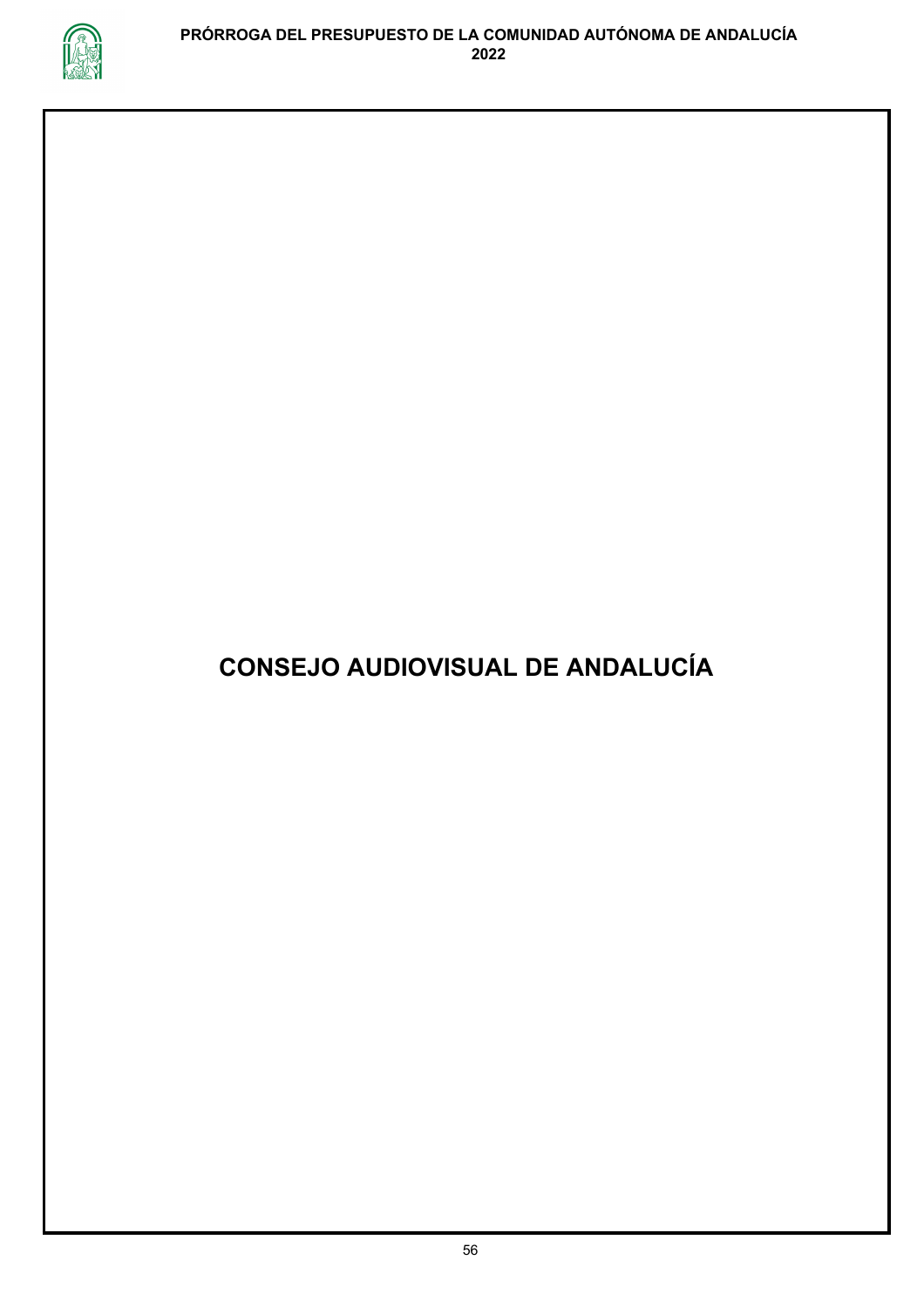

| SECCIÓN: CONSEJO AUDIOVISUAL DE ANDALUCÍA |                            |                                                                                                                                                                                                |                                    |                 |                |  |  |  |
|-------------------------------------------|----------------------------|------------------------------------------------------------------------------------------------------------------------------------------------------------------------------------------------|------------------------------------|-----------------|----------------|--|--|--|
|                                           | <b>SERVICIOS CENTRALES</b> |                                                                                                                                                                                                | 01                                 |                 |                |  |  |  |
| <b>APLIC.</b>                             | NUM.                       | <b>EXPLICACIÓN DEL GASTO</b>                                                                                                                                                                   |                                    | <b>TOTAL</b>    | <b>TOTALES</b> |  |  |  |
| ECON.                                     | EFEC.                      |                                                                                                                                                                                                |                                    | <b>CONCEPTO</b> |                |  |  |  |
| 100<br>.00.<br>.01                        | 10<br>10                   | <b>CAPÍTULO 1.- GASTOS DE PERSONAL</b><br><b>ARTÍCULO 10. ALTOS CARGOS Y ASIMILADOS</b><br>RETRIBUCIONES DE ALTOS CARGOS<br><b>RETRIBUCIONES DINERARIAS</b><br><b>RETRIBUCIONES EN ESPECIE</b> | 649.894<br>4.200                   | 654.094         | 654.094        |  |  |  |
|                                           |                            | <b>ARTÍCULO 11. PERSONAL EVENTUAL</b>                                                                                                                                                          |                                    |                 |                |  |  |  |
| 110.00<br>120                             | 2<br>29                    | <b>RETRIBUCIONES</b><br><b>ARTÍCULO 12. PERSONAL FUNCIONARIO Y</b><br><b>ESTATUTARIO DE SANIDAD</b><br>RETRIB.BASICAS PERS.FUNC. Y ESTATUTARIO DE<br><b>SANIDAD</b>                            | 95.889                             | 95.889          | 95.889         |  |  |  |
| .00                                       | 18                         | SUELDO DEL SUBGRUPO A1 (ADMINISTRACIÓN<br><b>GENERAL</b> )                                                                                                                                     | 289.286                            |                 |                |  |  |  |
| .01                                       | $\mathbf{1}$               | SUELDO DEL SUBGRUPO A2 (ADMINISTRACIÓN<br><b>GENERAL)</b>                                                                                                                                      | 14.132                             |                 |                |  |  |  |
| .02                                       | 10                         | SUELDO DEL SUBGRUPO C1 (ADMINISTRACIÓN<br><b>GENERAL</b> )                                                                                                                                     | 108.239                            |                 |                |  |  |  |
| .05<br>121                                |                            | TRIENIOS (ADMINISTRACIÓN GENERAL)<br>RETRIBUC.COMPLEMENTARIAS PERS.FUNC.Y                                                                                                                      | 111.932                            | 523.589         |                |  |  |  |
| .00<br>.01                                |                            | ESTAT.SANIDAD<br>COMPLEMENTO DE DESTINO<br><b>COMPLEMENTO ESPECIFICO</b>                                                                                                                       | 269.165<br>494.803                 | 763.968         | 1.287.557      |  |  |  |
| 130<br>.03<br>.04<br>.05                  | 3<br>1<br>$\overline{2}$   | <b>ARTÍCULO 13. PERSONAL LABORAL</b><br>RETRIBUCIONES BASICAS DEL PERSONAL LABORAL<br><b>SALARIOS GRUPO IV</b><br>SALARIOS GRUPO V<br>ANTIGUEDAD (INCLUIDO COMPLEM. PERSONAL<br>NO ABSORB.)    | 8.749<br>15.976<br>15.019          | 39.744          |                |  |  |  |
| 131<br>.00<br>.01<br>.02<br>.09           |                            | OTRAS REMUNERACIONES<br>COMPLEMENTO DE CATEGORIA<br>COMPLEMENTO DE PUESTO DE TRABAJO<br>COMPLEMENTO DE CONVENIO<br><b>OTROS COMPLEMENTOS</b>                                                   | 14.372<br>12.695<br>9.144<br>5.200 | 41.411          | 81.155         |  |  |  |
| 150<br>.00<br>.01                         |                            | <b>ARTÍCULO 15. INCENTIVOS AL RENDIMIENTO</b><br><b>PRODUCTIVIDAD</b><br>PERSONAL FUNCIONARIO<br>PERSONAL LABORAL (ADMINISTRACIÓN<br><b>GENERAL</b> )                                          | 20.203<br>720                      | 20.923          | 20.923         |  |  |  |
| 160<br>.00.                               |                            | ARTÍCULO 16. CUOTAS, PRESTAC. Y GASTOS SOC.<br>A CARGO ENT. EMPL.<br><b>CUOTAS SOCIALES</b><br>SEGURIDAD SOCIAL (ADMINISTRACIÓN<br><b>GENERAL</b> )                                            | 548.592                            | 548.592         | 548.592        |  |  |  |
| 170                                       |                            | <b>ARTÍCULO 17. OTROS GASTOS DE PERSONAL</b><br>GASTOS POR MODIFIC. RETRIBUTIVAS Y REVIS.<br>SALAR.                                                                                            |                                    |                 |                |  |  |  |
| .01                                       |                            | INCREMENTO RETRIBUTIVO FIJO(ADMON.<br>GENERAL)                                                                                                                                                 | 53.764                             | 53.764          | 53.764         |  |  |  |
|                                           |                            | <b>TOTAL CAPÍTULO 1 </b>                                                                                                                                                                       |                                    |                 | 2.741.974      |  |  |  |
|                                           |                            |                                                                                                                                                                                                |                                    |                 |                |  |  |  |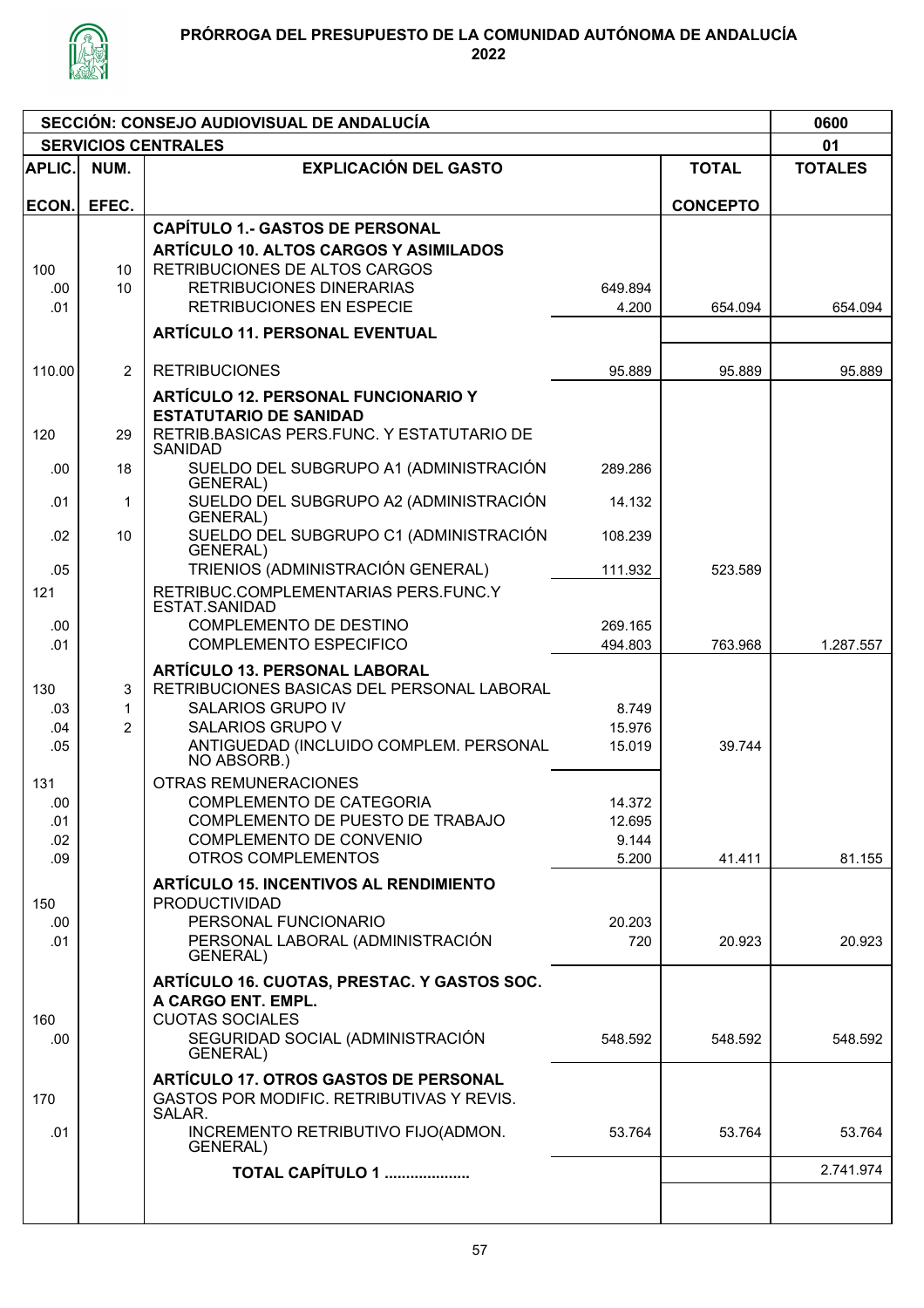

| SECCIÓN: CONSEJO AUDIOVISUAL DE ANDALUCÍA |       |                                                                          |                 |                 |        |  |  |  |  |
|-------------------------------------------|-------|--------------------------------------------------------------------------|-----------------|-----------------|--------|--|--|--|--|
| <b>SERVICIOS CENTRALES</b>                |       |                                                                          |                 |                 |        |  |  |  |  |
| APLIC.                                    | NUM.  | <b>EXPLICACIÓN DEL GASTO</b><br><b>TOTAL</b>                             |                 |                 |        |  |  |  |  |
| ECON.                                     | EFEC. |                                                                          |                 | <b>CONCEPTO</b> |        |  |  |  |  |
|                                           |       | <b>CAPÍTULO 2.- GASTOS CORRIENTES EN BIENES Y</b>                        |                 |                 |        |  |  |  |  |
|                                           |       | <b>SERVICIOS</b>                                                         |                 |                 |        |  |  |  |  |
|                                           |       | <b>ARTÍCULO 20. ARRENDAMIENTOS Y CANONES</b>                             |                 |                 |        |  |  |  |  |
| 202.00                                    |       | ARRENDAMIENTOS DE EDIFICIOS Y OTRAS                                      | 1.600           | 1.600           |        |  |  |  |  |
|                                           |       | <b>CONSTRUCCIONES</b>                                                    |                 |                 |        |  |  |  |  |
|                                           |       |                                                                          |                 |                 |        |  |  |  |  |
| 205.00                                    |       | ARRENDAMIENTOS DE MOBILIARIO Y ENSERES                                   | 650             | 650             | 2.250  |  |  |  |  |
|                                           |       | <b>ARTÍCULO 21. REPARACIONES, MANTENIMIENTO Y</b>                        |                 |                 |        |  |  |  |  |
|                                           |       | <b>CONSERVACION</b>                                                      |                 |                 |        |  |  |  |  |
| 212.00                                    |       | EDIFICIOS Y OTRAS CONSTRUCCIONES                                         | 3.000           | 3.000           |        |  |  |  |  |
| 213                                       |       | MAQUINARIA, INSTALACIONES Y UTILLAJE                                     |                 |                 |        |  |  |  |  |
| .00<br>.01                                |       | <b>MAQUINARIA</b><br><b>INSTALACIONES</b>                                | 3.800<br>3.000  | 6.800           |        |  |  |  |  |
|                                           |       |                                                                          |                 |                 |        |  |  |  |  |
| 214.00                                    |       | <b>ELEMENTOS DE TRANSPORTE</b>                                           | 3.100           | 3.100           |        |  |  |  |  |
| 215.00                                    |       | <b>MOBILIARIO Y ENSERES</b>                                              | 1.000           | 1.000           |        |  |  |  |  |
| 216                                       |       | SISTEMAS PARA PROCESOS DE INFORMACION                                    |                 |                 |        |  |  |  |  |
| .00                                       |       | EQUIPOS DE PROCESOS Y TRANSMISIONES DE<br><b>DATOS</b>                   | 200             | 200             | 14.100 |  |  |  |  |
|                                           |       |                                                                          |                 |                 |        |  |  |  |  |
| 220                                       |       | ARTÍCULO 22. MATERIAL, SUMINISTROS Y OTROS<br><b>MATERIAL DE OFICINA</b> |                 |                 |        |  |  |  |  |
| .00                                       |       | ORDINARIO NO INVENTARIABLE                                               | 1.600           |                 |        |  |  |  |  |
| .01                                       |       | PRENSA, REVISTAS, LIBROS Y OTRAS                                         | 6.000           |                 |        |  |  |  |  |
|                                           |       | <b>PUBLICACIONES</b>                                                     |                 |                 |        |  |  |  |  |
| .02                                       |       | MATERIAL INFORMATICO NO INVENTARIABLE                                    | 2.100           | 9.700           |        |  |  |  |  |
| 221                                       |       | <b>SUMINISTROS</b>                                                       |                 |                 |        |  |  |  |  |
| .01                                       |       | <b>AGUA</b>                                                              | 2.000           |                 |        |  |  |  |  |
| .03                                       |       | <b>COMBUSTIBLE</b>                                                       | 3.500           |                 |        |  |  |  |  |
| .04                                       |       | <b>VESTUARIO</b><br><b>OTROS SUMINISTROS</b>                             | 2.500           |                 |        |  |  |  |  |
| .09<br>.16                                |       | ENERGÍA ELÉCTRICA CONTRATACIÓN                                           | 1.000<br>50.000 | 59.000          |        |  |  |  |  |
|                                           |       | <b>CENTRALIZADA</b>                                                      |                 |                 |        |  |  |  |  |
| 222                                       |       | <b>COMUNICACIONES</b>                                                    |                 |                 |        |  |  |  |  |
| .00                                       |       | <b>TELEFONICAS</b>                                                       | 20.000          |                 |        |  |  |  |  |
| .01                                       |       | POSTALES Y MENSAJERIA                                                    | 6.000           |                 |        |  |  |  |  |
| .02                                       |       | <b>TELEGRAFICAS</b>                                                      | 100             |                 |        |  |  |  |  |
| .03                                       |       | TELEX, TELEFAX Y BUROFAX                                                 | 100             |                 |        |  |  |  |  |
| .04                                       |       | SERVICIOS DE ACCESO A DATOS Y<br>COMUN.TRONCALES INF.                    | 20.114          | 46.314          |        |  |  |  |  |
| 223                                       |       | <b>TRANSPORTES</b>                                                       |                 |                 |        |  |  |  |  |
| .02                                       |       | <b>ENTES PRIVADOS</b>                                                    | 3.000           |                 |        |  |  |  |  |
| .09                                       |       | <b>OTROS</b>                                                             | 400             | 3.400           |        |  |  |  |  |
| 224                                       |       | PRIMAS DE SEGUROS                                                        |                 |                 |        |  |  |  |  |
| .01                                       |       | ELEMENTOS DE TRANSPORTE                                                  | 500             | 500             |        |  |  |  |  |
| 225                                       |       | <b>TRIBUTOS</b>                                                          |                 |                 |        |  |  |  |  |
| .01                                       |       | <b>LOCALES</b>                                                           | 2.000           | 2.000           |        |  |  |  |  |
| 226                                       |       | <b>GASTOS DIVERSOS</b>                                                   |                 |                 |        |  |  |  |  |
| .01                                       |       | ATENCIONES PROTOCOLARIAS Y                                               | 8.000           |                 |        |  |  |  |  |
|                                           |       | <b>REPRESENTATIVAS</b>                                                   |                 |                 |        |  |  |  |  |
| .02<br>.03                                |       | INFORMACION, DIVULGACION Y PUBLICIDAD<br><b>JURIDICOS Y CONTENCIOSOS</b> | 3.000<br>1.000  |                 |        |  |  |  |  |
|                                           |       |                                                                          |                 |                 |        |  |  |  |  |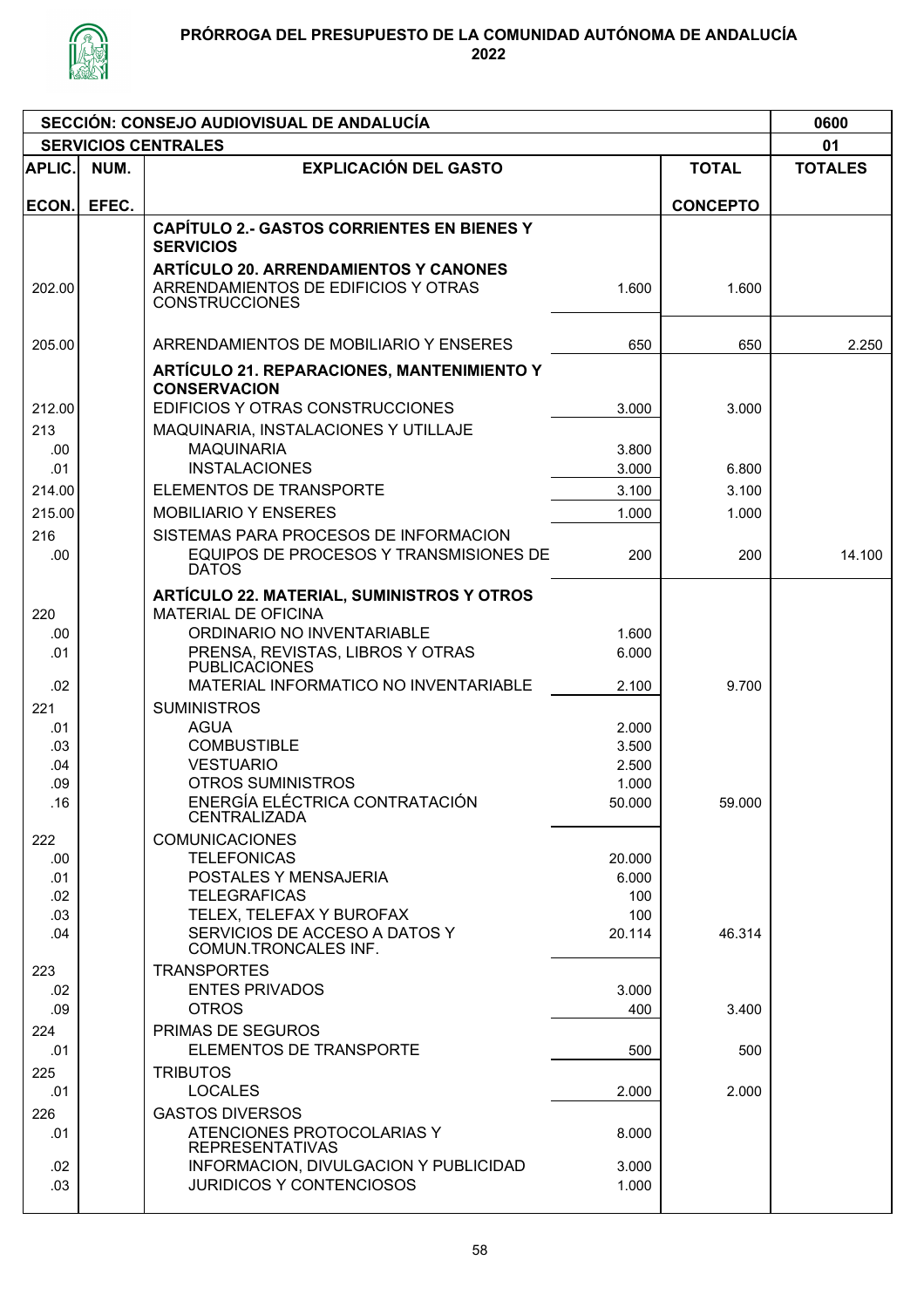

## PRÓRROGA DEL PRESUPUESTO DE LA COMUNIDAD AUTÓNOMA DE ANDALUCÍA

| SECCIÓN: CONSEJO AUDIOVISUAL DE ANDALUCÍA |                            |                                                               |         |                 |                |  |  |  |
|-------------------------------------------|----------------------------|---------------------------------------------------------------|---------|-----------------|----------------|--|--|--|
|                                           | <b>SERVICIOS CENTRALES</b> |                                                               | 01      |                 |                |  |  |  |
| APLIC.                                    | NUM.                       | <b>EXPLICACIÓN DEL GASTO</b>                                  |         | <b>TOTAL</b>    | <b>TOTALES</b> |  |  |  |
| ECON.                                     | EFEC.                      |                                                               |         | <b>CONCEPTO</b> |                |  |  |  |
| .06                                       |                            | REUNIONES, CONFERENCIAS Y CURSOS                              | 20.000  |                 |                |  |  |  |
| .11                                       |                            | CUOTAS PARTICIP. ENT.Y ORG. NACIONALES E<br>INTERNAC.         | 4.066   | 36.066          |                |  |  |  |
| 227                                       |                            | TRABAJOS REALIZADOS POR OTRAS EMPRESAS Y<br>PROFES.           |         |                 |                |  |  |  |
| .00                                       |                            | <b>LIMPIEZA Y ASEO</b>                                        | 63.500  |                 |                |  |  |  |
| .01                                       |                            | <b>SEGURIDAD</b>                                              | 58.500  |                 |                |  |  |  |
| .06                                       |                            | <b>ESTUDIOS Y TRABAJOS TECNICOS</b>                           | 547.900 |                 |                |  |  |  |
| .07                                       |                            | EDICIÓN DE PUBLICACIONES                                      | 16.000  |                 |                |  |  |  |
| .09                                       |                            | <b>OTROS</b>                                                  | 15.150  |                 |                |  |  |  |
| .12                                       |                            | TRADUCCIONES E INTERPRETACIONES                               | 1.500   | 702.550         | 859.530        |  |  |  |
|                                           |                            | ARTÍCULO 23. INDEMNIZACIONES POR RAZON DEL<br><b>SERVICIO</b> |         |                 |                |  |  |  |
| 230.00                                    |                            | <b>DIETAS</b>                                                 | 6.500   | 6.500           |                |  |  |  |
|                                           |                            |                                                               |         |                 |                |  |  |  |
| 231.00                                    |                            | <b>LOCOMOCION</b>                                             | 8.500   | 8.500           |                |  |  |  |
| 232.00                                    |                            | <b>TRASLADOS</b>                                              | 500     | 500             | 15.500         |  |  |  |
|                                           |                            | <b>TOTAL CAPÍTULO 2 </b>                                      |         |                 | 891.380        |  |  |  |
|                                           |                            | <b>CAPÍTULO 6.- INVERSIONES REALES</b>                        |         |                 |                |  |  |  |
|                                           |                            | <b>ARTÍCULO 60. INVERSIONES NUEVAS</b>                        |         |                 |                |  |  |  |
| 605.00                                    |                            | <b>MOBILIARIO Y ENSERES</b>                                   | 3.000   | 3.000           |                |  |  |  |
| 606                                       |                            | <b>EQUIPAMIENTOS PARA PROCESOS DE</b><br><b>INFORMACION</b>   |         |                 |                |  |  |  |
| .00.                                      |                            | ADQUISICIÓN EQUIPOS PARA<br>PROCESAMIENTO INFORMACIÓN         | 70.000  | 70.000          |                |  |  |  |
| 608.00                                    |                            | OTRO INMOVILIZADO MATERIAL                                    | 385.000 | 385.000         |                |  |  |  |
| 609                                       |                            | <b>GASTOS EN INVERSIONES DE CARACTER</b><br><b>INMATERIAL</b> |         |                 |                |  |  |  |
| .05                                       |                            | APLICACIONES INFORMATICAS<br>DESARROLLADAS A MEDIDA           | 112.000 | 112.000         | 570.000        |  |  |  |
|                                           |                            | <b>ARTÍCULO 66. INVERSIONES DE REPOSICION</b>                 |         |                 |                |  |  |  |
| 666                                       |                            | EQUIPAMIENTOS PARA PROCESOS DE<br><b>INFORMACION</b>          |         |                 |                |  |  |  |
| .00                                       |                            | ADQUISICIÓN EQUIPOS PARA<br>PROCESAMIENTO INFORMACIÓN         | 40.000  | 40.000          |                |  |  |  |
| 669                                       |                            | <b>GASTOS EN INVERSIONES DE CARACTER</b><br><b>INMATERIAL</b> |         |                 |                |  |  |  |
| .05                                       |                            | APLICACIONES INFORMATICAS<br>DESARROLLADAS A MEDIDA           | 5.000   | 5.000           | 45.000         |  |  |  |
|                                           |                            | TOTAL CAPÍTULO 6                                              |         |                 | 615.000        |  |  |  |
|                                           |                            | <b>TOTAL 01 </b>                                              |         |                 | 4.248.354      |  |  |  |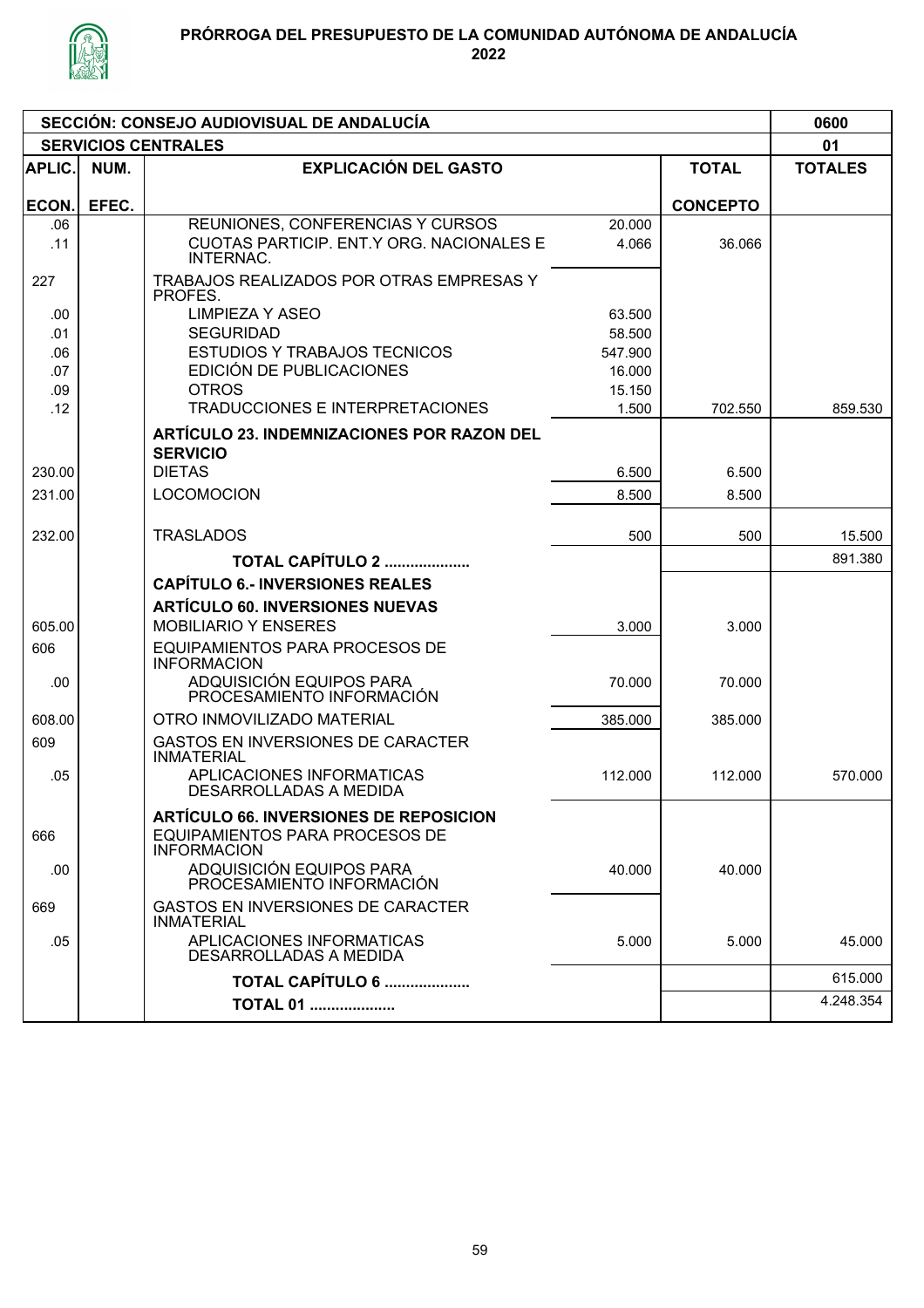

| SECCIÓN: CONSEJO AUDIOVISUAL DE ANDALUCÍA             |             |            |            |            |            |            |            |         |             | 06.00       |              |
|-------------------------------------------------------|-------------|------------|------------|------------|------------|------------|------------|---------|-------------|-------------|--------------|
| <b>ARTÍCULOS</b>                                      | AUTOFINANC. | FF. EE. 11 | FF. EE. 12 | FF. EE. 13 | FF. EE. 15 | FF. EE. 16 | FF. EE. 17 | S.F. 18 | S.O.I.F. 19 | S.O.I.F. 20 | <b>TOTAL</b> |
| A) OPERACIONES CORRIENTES                             |             |            |            |            |            |            |            |         |             |             |              |
| 1. GASTOS DE PERSONAL                                 |             |            |            |            |            |            |            |         |             |             |              |
| 10 . ALTOS CARGOS Y ASIMILADOS                        | 654.094     |            |            |            |            |            |            |         |             |             | 654.094      |
| 11. PERSONAL EVENTUAL                                 | 95.889      |            |            |            |            |            |            |         |             |             | 95.889       |
| 12. PERSONAL FUNCIONARIO Y ESTATUTARIO DE SANIDAD     | 1.287.557   |            |            |            |            |            |            |         |             |             | 1.287.557    |
| 13. PERSONAL LABORAL                                  | 81.155      |            |            |            |            |            |            |         |             |             | 81.155       |
| 15 . INCENTIVOS AL RENDIMIENTO                        | 20.923      |            |            |            |            |            |            |         |             |             | 20.923       |
| 16. CUOTAS, PRESTAC. Y GASTOS SOC. A CARGO ENT. EMPL. | 548.592     |            |            |            |            |            |            |         |             |             | 548.592      |
| 17. OTROS GASTOS DE PERSONAL                          | 53.764      |            |            |            |            |            |            |         |             |             | 53.764       |
| <b>TOTAL CAPÍTULO 1</b>                               | 2.741.974   |            |            |            |            |            |            |         |             |             | 2.741.974    |
| 2. GASTOS CORRIENTES EN BIENES Y SERVICIOS            |             |            |            |            |            |            |            |         |             |             |              |
| 20 . ARRENDAMIENTOS Y CANONES                         | 2.250       |            |            |            |            |            |            |         |             |             | 2.250        |
| 21. REPARACIONES, MANTENIMIENTO Y CONSERVACION        | 14.100      |            |            |            |            |            |            |         |             |             | 14.100       |
| 22 . MATERIAL, SUMINISTROS Y OTROS                    | 859.530     |            |            |            |            |            |            |         |             |             | 859.530      |
| 23 . INDEMNIZACIONES POR RAZON DEL SERVICIO           | 15.500      |            |            |            |            |            |            |         |             |             | 15.500       |
| <b>TOTAL CAPÍTULO 2</b>                               | 891.380     |            |            |            |            |            |            |         |             |             | 891.380      |
| TOTAL OPERACIONES CORRIENTES                          | 3.633.354   |            |            |            |            |            |            |         |             |             | 3.633.354    |
| B) OPERACIONES DE CAPITAL                             |             |            |            |            |            |            |            |         |             |             |              |
| 6. INVERSIONES REALES                                 |             |            |            |            |            |            |            |         |             |             |              |
| 6.60-65 INVERSION NUEVA                               | 570.000     |            |            |            |            |            |            |         |             |             | 570.000      |
| 6.66-69 INVERSION REPOSICION                          | 45.000      |            |            |            |            |            |            |         |             |             | 45.000       |
| <b>TOTAL CAPÍTULO 6</b>                               | 615.000     |            |            |            |            |            |            |         |             |             | 615.000      |
| TOTAL OPERACIONES DE CAPITAL                          | 615.000     |            |            |            |            |            |            |         |             |             | 615.000      |